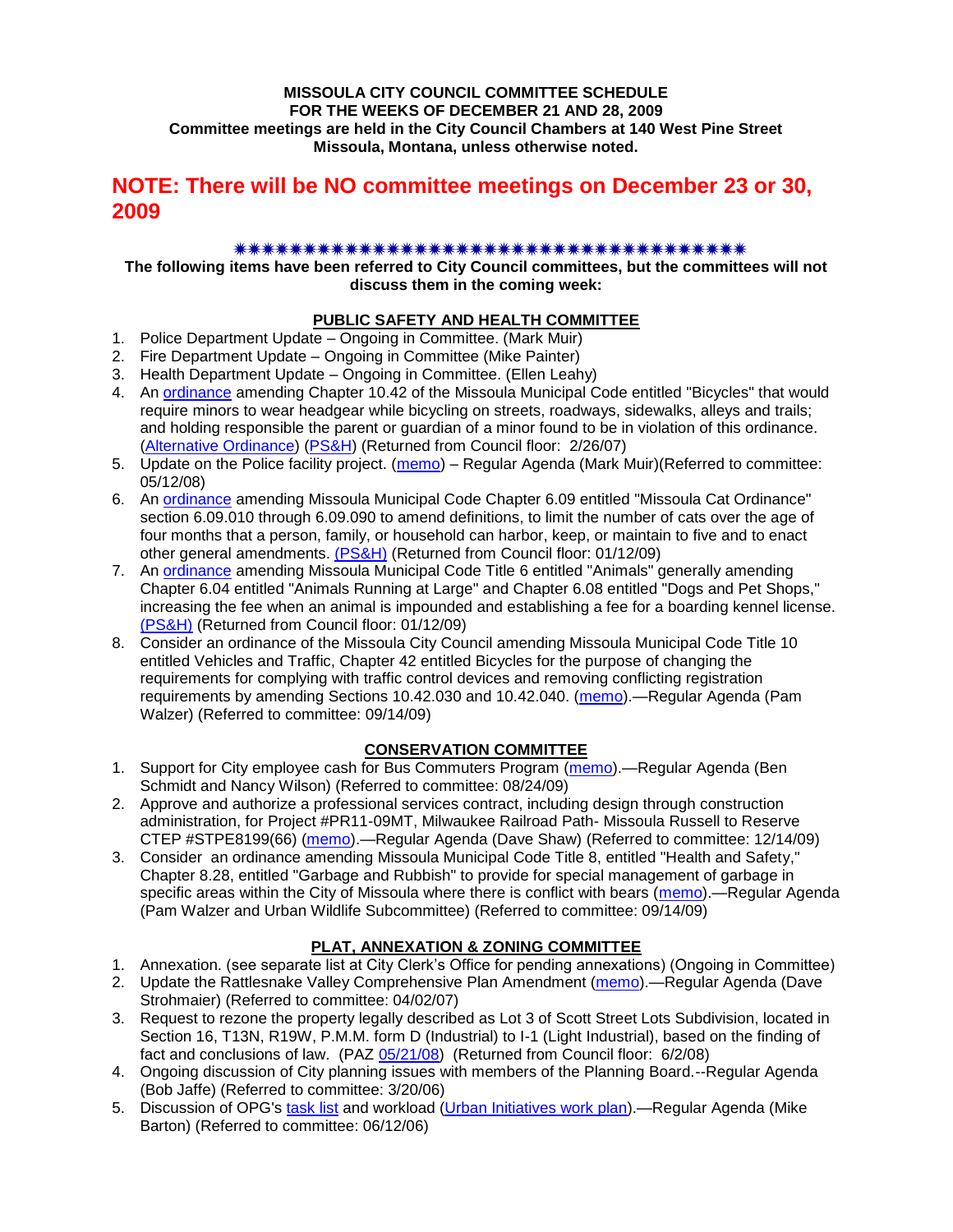6. An [ordinance](http://www.ci.missoula.mt.us/DocumentView.aspx?DID=2669) amending Missoula Municipal Code Title 20, the Missoula City Zoning ordinance and establishing Chapter 20.30 entitled "Historic Preservation." [\(PAZ\)](http://www.ci.missoula.mt.us/Archive.aspx?ADID=1512) (Returned from Council floor: 11/23/09)

### **ADMINISTRATION AND FINANCE COMMITTEE**

- 1. Approve claims. (Ongoing) (Consent Agenda)
- 2. Approve journal vouchers. (Ongoing) (Consent Agenda)
- 3. Approve budget transfers. (Ongoing) (Consent Agenda)
- 4. An ordinance amending the municipal code as it relates to bike licensing.  $(A&F)$  (Returned from council floor: 12/15/08)
- 5. Amend City Council Rule 21(a) to clarify quorum requirements [\(memo\)](ftp://ftp.ci.missoula.mt.us/Packets/Council/2008/2008-04-28/Referrals/CouncilRule21aReferral.pdf).—Regular Agenda (Jason Wiener) (Referred to committee: 04/28/08) (*Tabled in Committee on 02/11/09*)
- 6. Implications of establishing maintenance districts. [\(memo\)](ftp://ftp.ci.missoula.mt.us/Packets/Council/2009/2009-05-11/Referrals/MaintenanceDistricts.pdf) Regular Agenda (Bob Jaffe) (Referred to committee: 05/11/09)
- 7. Review the FY 2010-14 CIP projects in committee [\(memo\)](ftp://ftp.ci.missoula.mt.us/Packets/Council/2009/2009-03-23/Referrals/RefAFCIPBudgetReviewFY2010-2014CIP.pdf).—Regular Agenda (Brentt Ramharter) (Referred to committee: 03/23/09)
- 8. Consider the establishment of Parks and Street Maintenance Districts [\(memo\)](ftp://ftp.ci.missoula.mt.us/Packets/Council/2009/2009-05-04/Referrals/MaintenanceDistricts.pdf).—Regular Agenda (Bob Jaffe) (Referred to committee: 05/04/09)
- 9. Clarify position of council member who also serves on the board of a non-profit agency that has dealings with the city. [\(memo\)](http://www.ci.missoula.mt.us/DocumentView.aspx?DID=1840) – Regular Agenda (Ed Childers) (Referred to committee: 07/20/2009)
- 10. [Resolution](http://www.ci.missoula.mt.us/DocumentView.aspx?DID=2373) of the Missoula City Council establishing a tourism business improvement district consisting of non-contiguous lands within the City of Missoula for the purpose of aiding tourism, promotion and marketing within the district. [\(Exhibit A\)](http://www.ci.missoula.mt.us/DocumentView.aspx?DID=2090) [\(Exhibit B\)](http://www.ci.missoula.mt.us/DocumentView.aspx?DID=2374) [\(memo\)](http://www.ci.missoula.mt.us/DocumentView.aspx?DID=2097) [\(A&F\)](http://www.ci.missoula.mt.us/Archive.aspx?ADID=1172) (Returned from Council floor: 10/05/09)
- 11. Consider a [resolution](http://www.ci.missoula.mt.us/DocumentView.aspx?DID=2444) revising fees for services related to the review and processing of land use applications pursuant to city adopted regulations pertaining to zoning, subdivision and floodplain services [\(memo\)](http://www.ci.missoula.mt.us/DocumentView.aspx?DID=2387) [\(Revised resolution 10/21/09\)](http://www.ci.missoula.mt.us/DocumentView.aspx?DID=2399).—Regular Agenda (Denise Alexander) (Referred to committee: 10/09/09)
- 12. Review and determine whether City Council actions pertaining to the adoption of ordinances in general comply with state law MCA 2009 7-5-103 Ordinance requirements and city council rules for the conduct of meetings and business (Rule 24 Adoption of Ordinances) [\(memo\)](http://www.ci.missoula.mt.us/DocumentView.aspx?DID=2468).—Regular Agenda (Renee Mitchell) (Referred to committee: 10/26/09)

#### **PUBLIC WORKS COMMITTEE**

- 1. Consider the sizes of grease interceptors for the restaurant industry [\(memo\)](ftp://ftp.ci.missoula.mt.us/Packets/Council/2008/2008-04-21/Referrals/Industrial_waste_restaurants.pdf).—Regular Agenda (Stacy Rye and Bob Jaffe) (Referred to committee: 04/21/08)
- 2. Consider restructuring the city's Sewer Loan Program along the lines of the recently approved change to the Sidewalk & Curb Loan Fund.—Regular Agenda (Ed Childers) (Referred to committee: 06/26/06)
- 3. Information item to present the City's Master Sidewalk Plan. [\(memo\)](ftp://ftp.ci.missoula.mt.us/packets/council/2009/2009-01-12/Referrals/MstrSdwlkPlnREF.pdf)—Regular Agenda (Doug Harby) (Referred to committee: 01/12/09)
- 4. A [regular](http://www.ci.missoula.mt.us/DocumentView.aspx?DID=2700) ordinance amending Missoula Municipal Code Title 12, and enacting a new chapter, entitled "Parking." [\(memo\)](http://www.ci.missoula.mt.us/DocumentView.aspx?DID=2366) [\(PW\)](http://www.ci.missoula.mt.us/Archive.aspx?ADID=1413) (Returned from Council floor: 11/23/09)
- 5. Approve the agreement between the City of Missoula and Lloyd A. Twite Family Partnership related to sanitary sewer extension and upsizing for the South Missoula Area [\(memo\)](http://www.ci.missoula.mt.us/DocumentView.aspx?DID=2531).—Regular Agenda (Monte Sipe) (Referred to committee: 11/09/09)
- 6. Approve the agreement for engineering services for SID 548  $-$  5<sup>th</sup> / 6<sup>th</sup> / Arthur Intersection safety improvements [\(memo\)](http://www.ci.missoula.mt.us/DocumentView.aspx?DID=2816).—Regular Agenda (Gregg Wood) (Referred to committee: 12/14/09)

# **COMMITTEE OF THE WHOLE**

- 1. Mayor's Update Ongoing in Committee. (Mayor Engen)
- 2. Updates from Council representatives on the Health Board, Community Forum, Transportation Policy Coordinating Committee, other boards and commissions as necessary. – (Ongoing in Committee)
- 3. Joint meeting of the Mayor, City Council and County Commission; a facilitated quarterly OPG review as directed in the [Interlocal Agreement](ftp://ftp.ci.missoula.mt.us/Documents/Mayor/OPG/Adopted-ILA-2005.pdf) (Agenda)—Ongoing (Mayor Engen)
- 4. Develop short and mid-term goals [\(memo\)](ftp://ftp.ci.missoula.mt.us/Packets/Council/2007/2007-04-23/Referrals/Council_Goals.pdf).—Regular Agenda (Bob Jaffe) (Referred to committee: 4/23/2007)
- 5. Discuss possibilities for enhancing the applicant pool for vacancies on volunteer boards and commissions [\(memo\)](ftp://ftp.ci.missoula.mt.us/Packets/Council/2007/2007-09-17/Referrals/board_and_commission_recruitment.pdf).—Regular Agenda (Dave Strohmaier) (Referred to committee: 09/17/07)